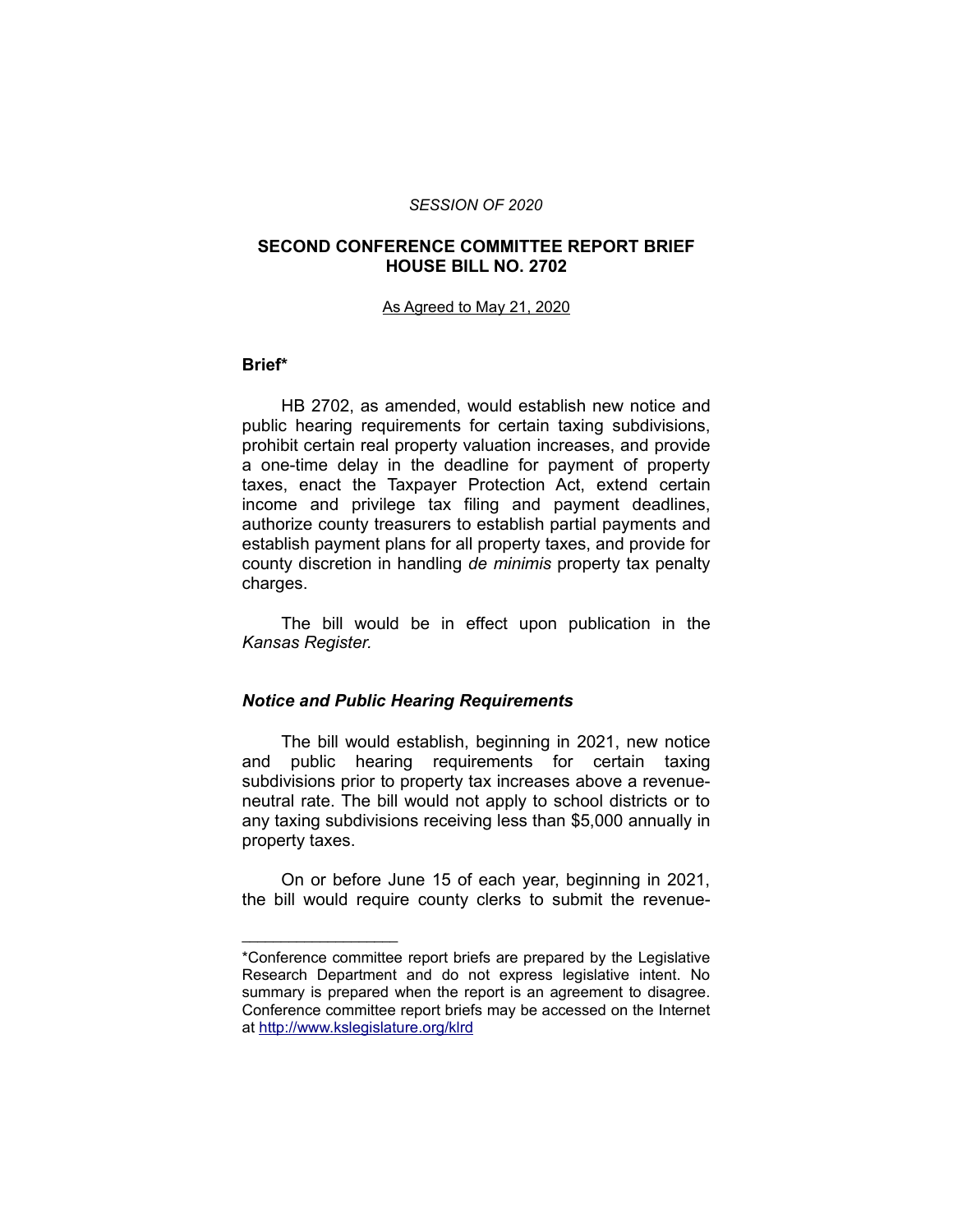neutral rate to all other taxing subdivisions at the same time estimated assessed valuation information is provided. "Revenue-neutral rate" would be defined to mean the tax rate for the current tax year that would generate the same property tax revenue as levied the previous tax year using the current tax year's total assessed valuation. The bill would require the Director of Accounts and Reports to modify budget information forms to show the revenue-neutral rate.

The taxing subdivisions affected by the bill would be prohibited from levying rates that exceed the revenue-neutral rates unless the taxing subdivisions have published notice on their websites of the proposed intent to exceed such rates and announcing a public hearing on such action. On or before July 15, the bill would also require governing bodies to notify county clerks of their intent to exceed revenue-neutral rates. County clerks subsequently would be required to notify each taxpayer with property in taxing subdivisions seeking to exceed such rates of the public hearings at least 10 days in advance of the hearings. The bill would require county clerks to send consolidated notifications for all taxing subdivisions relevant to a parcel of property *via* mail unless taxpayers and county clerks both have consented to service by electronic means. The bill would require all costs associated with notification requirements to be borne by taxing subdivisions seeking to exceed their revenue-neutral rates, with payment for such costs due to county clerks by December 31.

The bill would require, at public hearings required to be held on or before September 10, governing bodies to provide interested taxpayers an opportunity to present oral testimony within reasonable time limits and without unreasonable restriction on the number of individuals allowed to make public comment. At the conclusion of the public hearings, the bill would require a majority vote of governing bodies adopting resolutions or ordinances that approve exceeding the revenue-neutral rates, prior to adoption of proposed budgets resulting in a tax rate that exceeds the revenueneutral rates.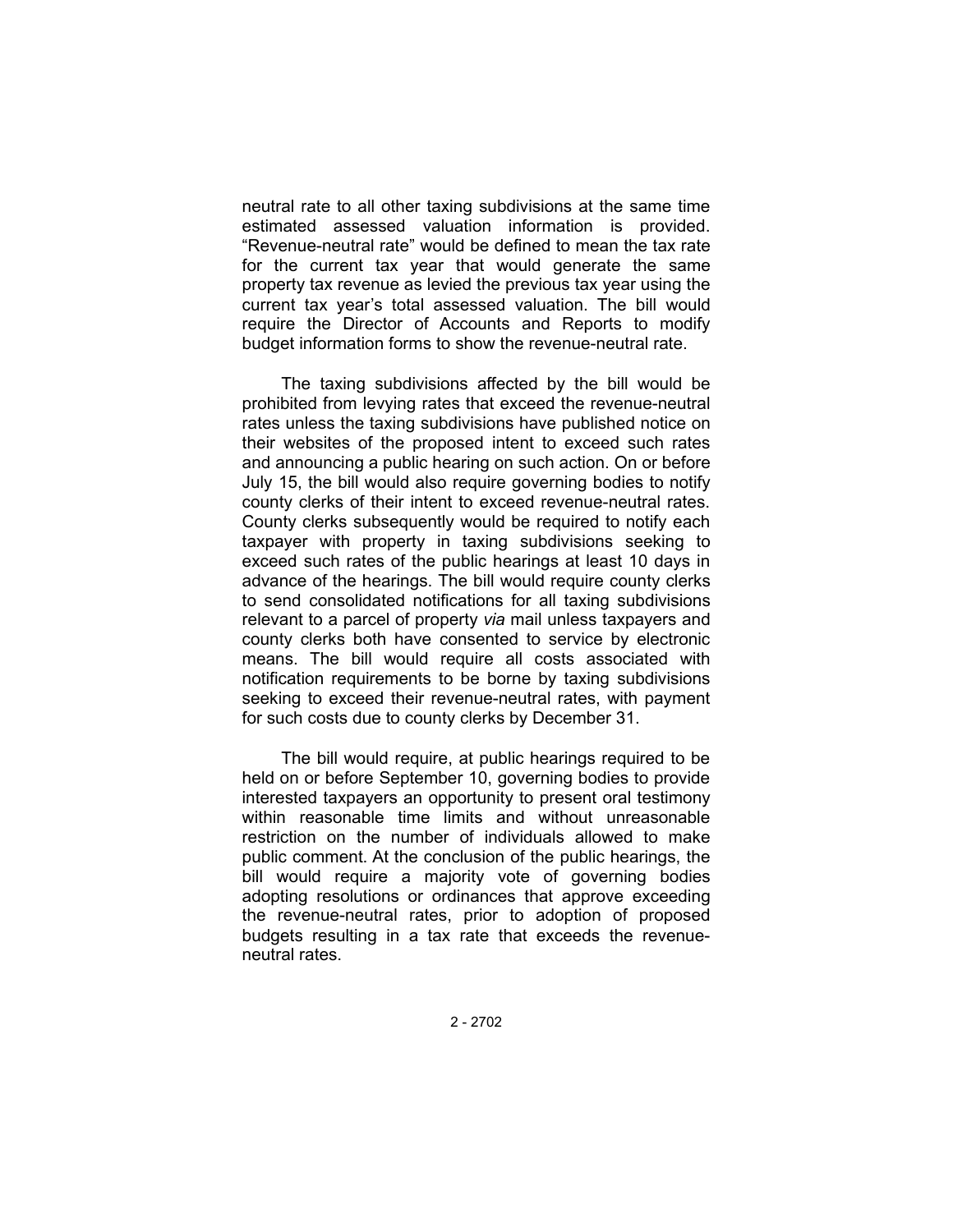The public hearings could be conducted in conjunction with other required budget hearings of the taxing subdivisions. Governing bodies taking such action would be required to submit on or before September 20 to each county clerk the amount of property taxes to be levied. Taxing subdivisions not complying with the notification and public hearing requirements outlined in the bill would be required to refund to taxpayers any over-collected property taxes.

The bill also would repeal, beginning in 2021, the current property tax lid law applicable to cities and counties (KSA 79- 2925c).

### *Prohibited Valuation Increases*

The bill would prohibit an increase in the appraised valuation of real property solely as a result of normal repair, replacement, or maintenance of existing improvements on the property.

#### *Property Tax Payment Delay*

The bill would prohibit interest from accruing on unpaid property tax for tax year 2019 from May 10, 2020, through August 10, 2020. The tax would not be considered delinquent for that time and counties would be required to waive any costs related to delinquent property tax collection charged to taxpayers prior to August 11, 2020.

The bill would also delay, for tax year 2019 only, the preparation of a list of real estate subject to sale due to delinquent taxes until after August 10, 2020, and the publication deadline of such list would be delayed until September 1, 2020. Real estate sales of property as a result of delinquent taxes in 2020 otherwise scheduled to occur on the first Tuesday of September would be scheduled to occur on or before the fourth Monday of October.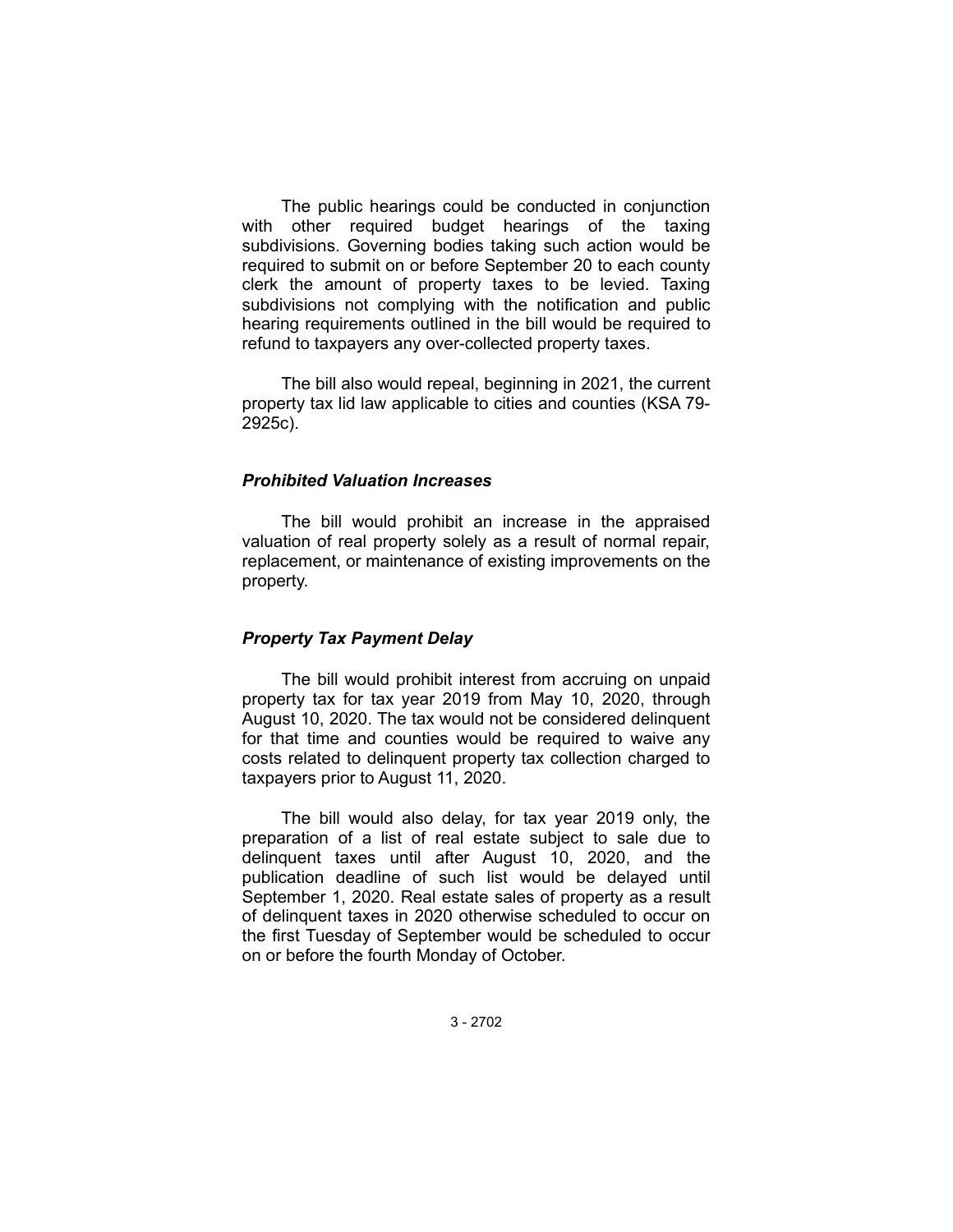# *Taxpayer Protection Act*

The bill would, on and after January 1, 2021, require paid tax return preparers to sign any income tax return prepared by or substantially prepared by the preparer and to include the preparer's federal preparer tax identification number on any such return. Any failure to do so would subject the preparer to a civil penalty of \$50 per return with a maximum of \$25,000 in civil penalties per preparer per year. Any civil penalties assessed could be appealed pursuant to the Kansas Administrative Procedure Act. Any penalties collected would be deposited in the State General Fund.

The bill would authorize the Secretary of Revenue (Secretary) to enjoin any person from acting as a paid tax preparer by seeking a temporary or permanent order from a court of competent jurisdiction enjoining such conduct. Under the bill, an injunction could be issued by a court if the preparer has engaged in any of the following conduct:

- Prepared a return that understates the taxpayer's liability due to an "unreasonable position," as that term is defined in the Internal Revenue Code;
- Prepared a return that understates the taxpayer's liability due to "willful or reckless conduct," as that term is defined in the Internal Revenue Code;
- Fails to, when required, furnish a signed copy of the return including the preparer's federal preparer tax identification number, retain a copy of the return, or be diligent in determining eligibility for tax benefits;
- Negotiates a check issued to the taxpayer by the Kansas Department of Revenue (KDOR) without the permission of the taxpayer;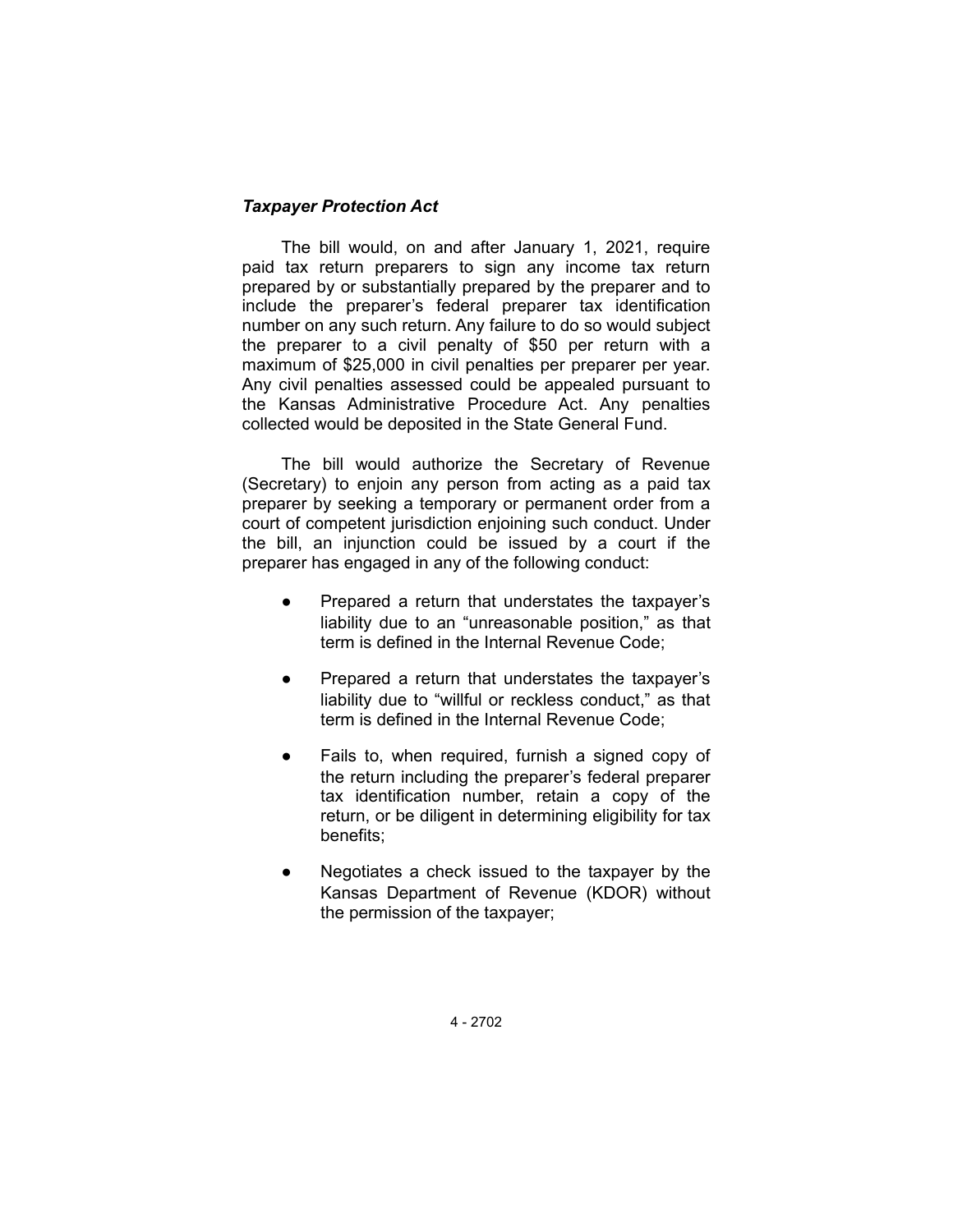- Engages in any conduct subject to any criminal penalty provided for in Chapter 79 of the *Kansas Statutes Annotated* or amendments thereto;
- Misrepresents the preparer's education, experience, or eligibility to practice tax preparation;
- Guarantees the payment of any tax refund or the allowance of any tax credit; or
- Engages in any other fraudulent or deceptive conduct that substantially interferes with proper administration of Kansas tax laws.

The bill would allow the Secretary to seek the assistance of the Attorney General or the Attorney General's designee in pursuing such injunctions, and the Secretary would be required to publish an annual report concerning such injunctions on the website of the KDOR.

Further, the bill would provide that any person, whether or not a resident of Kansas, submits to the jurisdiction of the courts of the State of Kansas for purposes of such injunctions by engaging in any conduct that could give rise to a cause of action under the Taxpayer Protection Act. The bill would provide that legal actions brought under the Act would be brought in the district court of Shawnee County. The Secretary would be permitted to enter into consent judgments with respect to violations of the Act in lieu of actions seeking injunctions.

Finally, the bill would authorize the Secretary to promulgate rules and regulations necessary to carry out the provisions of the Taxpayer Protection Act.

### *Filing and Payment Extension*

The bill would extend, for tax year 2019, the deadline for filing income and privilege tax returns otherwise due April 15,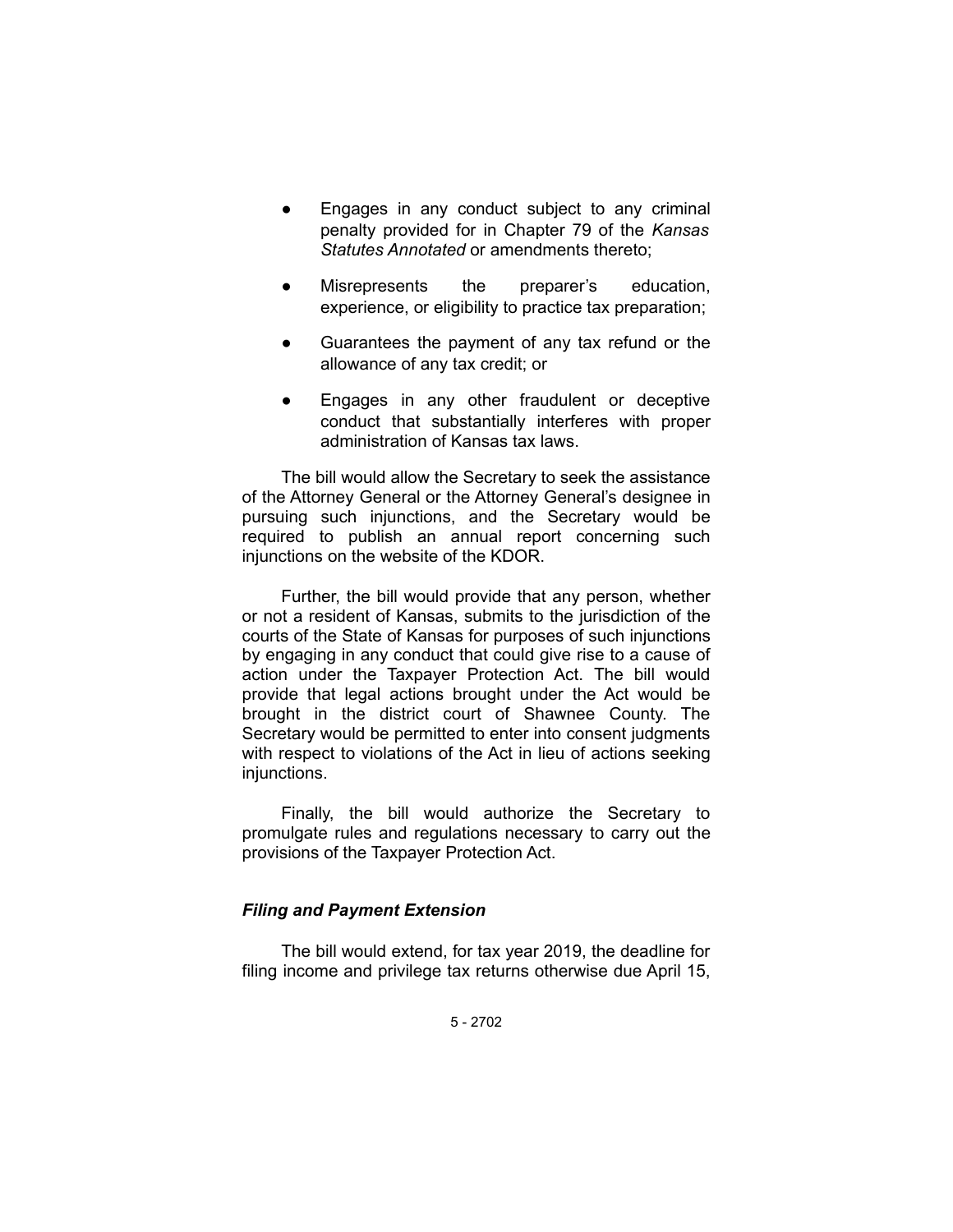2020, through July 15, 2020, to July 15, 2020. The bill would also prohibit the imposition of penalty or interest associated with such returns if the liability is paid on or before July 15, 2020.

### *Property Tax Payment Plans and Partial Payments*

The bill would authorize county treasurers to establish partial payments and establish payment plans for all property taxes. Current law grants treasurers authority to accept partial payment for delinquent property taxes.

# *County Discretion Concerning* **De Minimis** *Property Tax Penalty Charges*

The bill would provide that counties have discretion in refunding, crediting, or retaining any penalties and interest charged to taxpayers between May 11, 2020, and the effective date of the bill that are rendered void by this act up to the amount of \$25.

# **Conference Committee Action**

The Second Conference Committee agreed to:

- Remove the contents of HB 2702, as amended by the Senate Committee on Commerce;
- Insert the contents of HB 2466, as amended by the Senate Committee on Assessment and Taxation;
- Insert the contents of Senate Sub. for HB 2118, as recommended by the Senate Committee on Assessment and Taxation;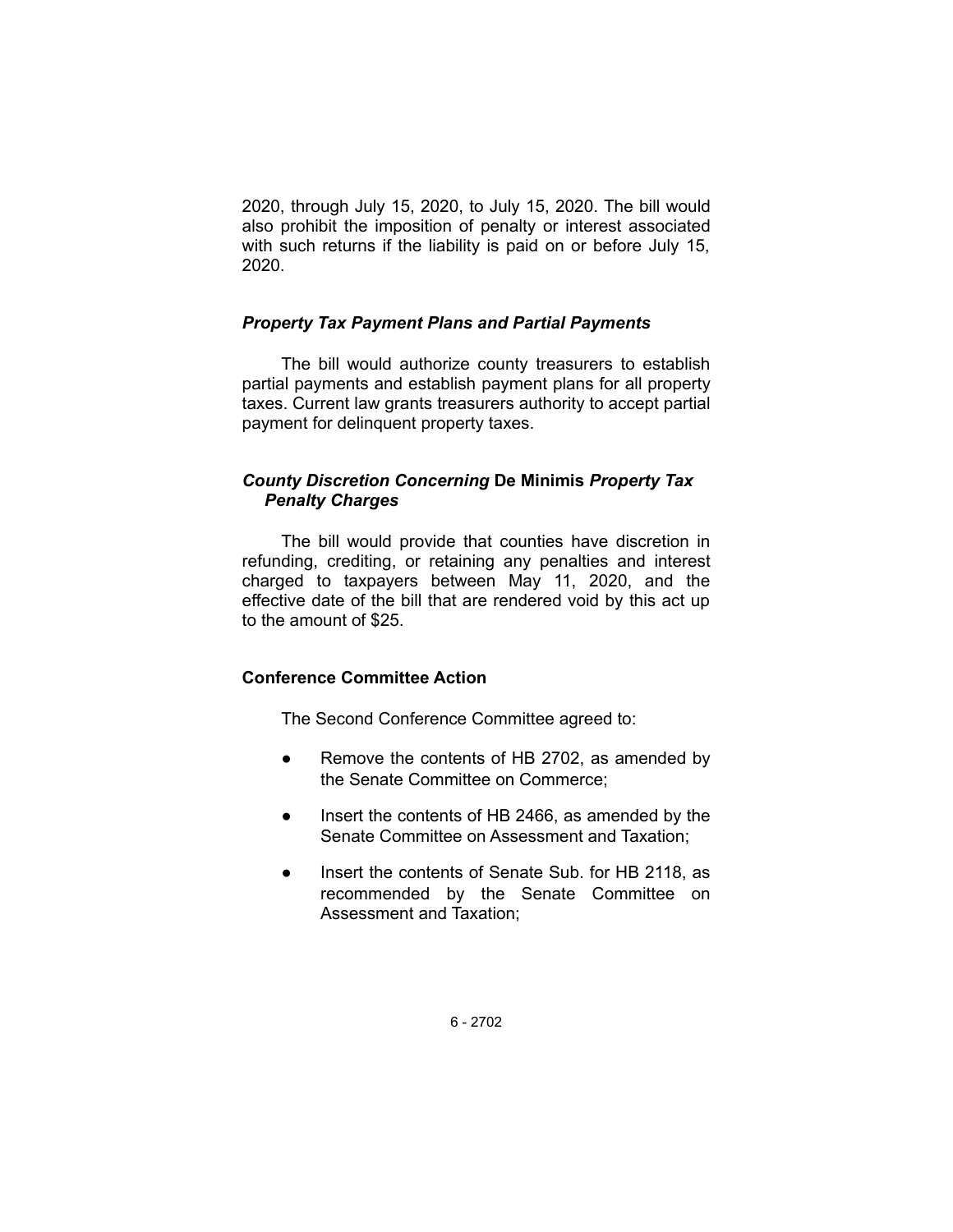- Insert the contents of Sub. for HB 2607, as recommended by the House Committee on Taxation; and
- Insert provisions providing for county discretion concerning certain *de minimis* payments of charged property tax penalties.

### **Background**

HB 2702, as amended by the Senate Committee on Commerce, would have decoupled the High Performance Incentive Program from the Kansas Industrial Training and Kansas Industrial Retraining programs.

### *HB 2466 (Taxpayer Protection Act; Filing and Payment Extension)*

The bill was requested for introduction by Representative Gartner on behalf of H&R Block. In the House Committee on Taxation (House Committee) hearing on January 27, 2020, a representative of H&R Block provided proponent testimony. No other testimony was provided.

On February 3, 2020, the House Committee recommended the bill be placed on the Consent Calendar.

At the Senate Committee on Assessment and Taxation (Senate Committee) hearing, a representative of H&R Block provided proponent testimony. No other testimony was provided.

The Senate Committee amended the bill to insert the filing and payment extension provisions.

According to the fiscal note prepared by the Division of the Budget on the bill as introduced (including only the Taxpayer Protection Act), the KDOR indicates the bill would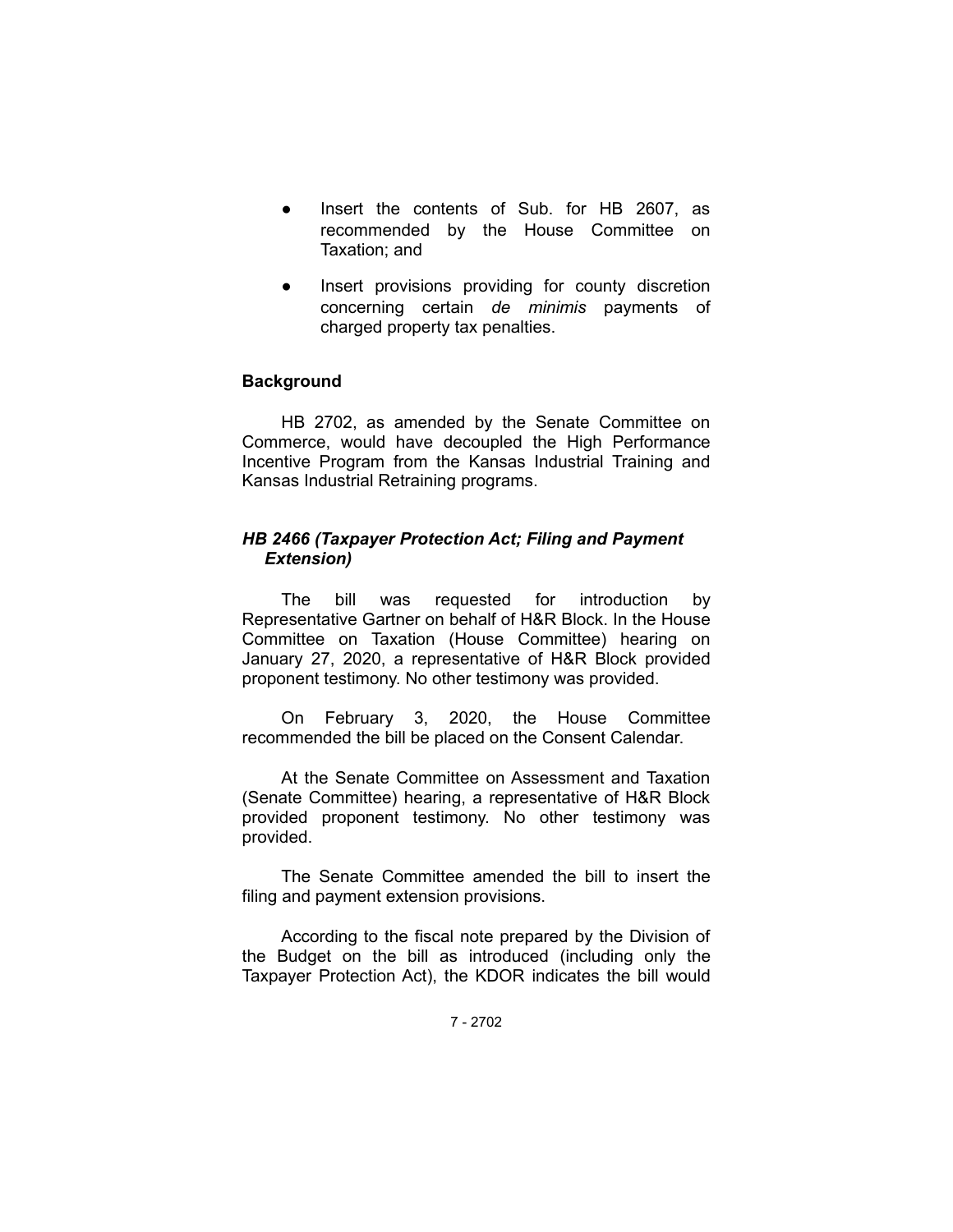be expected to increase State General Fund receipts by a positive but indeterminate amount as a result of the fines. The KDOR also indicates any costs associated with implementation could be absorbed within existing resources. Both the Office of Judicial Administration and the Office of the Attorney General indicate the bill has the potential to increase court activity and litigation costs, but the agencies are unable to provide estimates on such impacts.

A fiscal note on the filing and payment extension provisions was not immediately available.

Any fiscal effect associated with enactment of HB 2466 is not reflected in *The FY 2021 Governor's Budget Report*.

## *Senate Sub. for HB 2118 (Notice and Public Hearing Requirements; Prohibited Valuation Increases; Property Tax Payment Delay)*

The bill, as introduced, would have created income tax credits related to the aviation and aerospace industries. The Senate Committee on May 13, 2020, removed the contents of the bill; inserted the contents of SB 294 (as amended by the Senate Committee of the Whole), the contents of SB 295, and provisions delaying interest and fees for payments of real and personal property taxes; and created a substitute bill. The Senate Committee further amended the contents of SB 294 by changing the latest allowed date of the public hearing from September 15 to September 10, requiring consolidated notices from county clerks, and adopting technical amendments. Background information for SB 294 and SB 295 is provided below.

A fiscal note on the provisions of the bill delaying property tax interest and fees was not immediately available.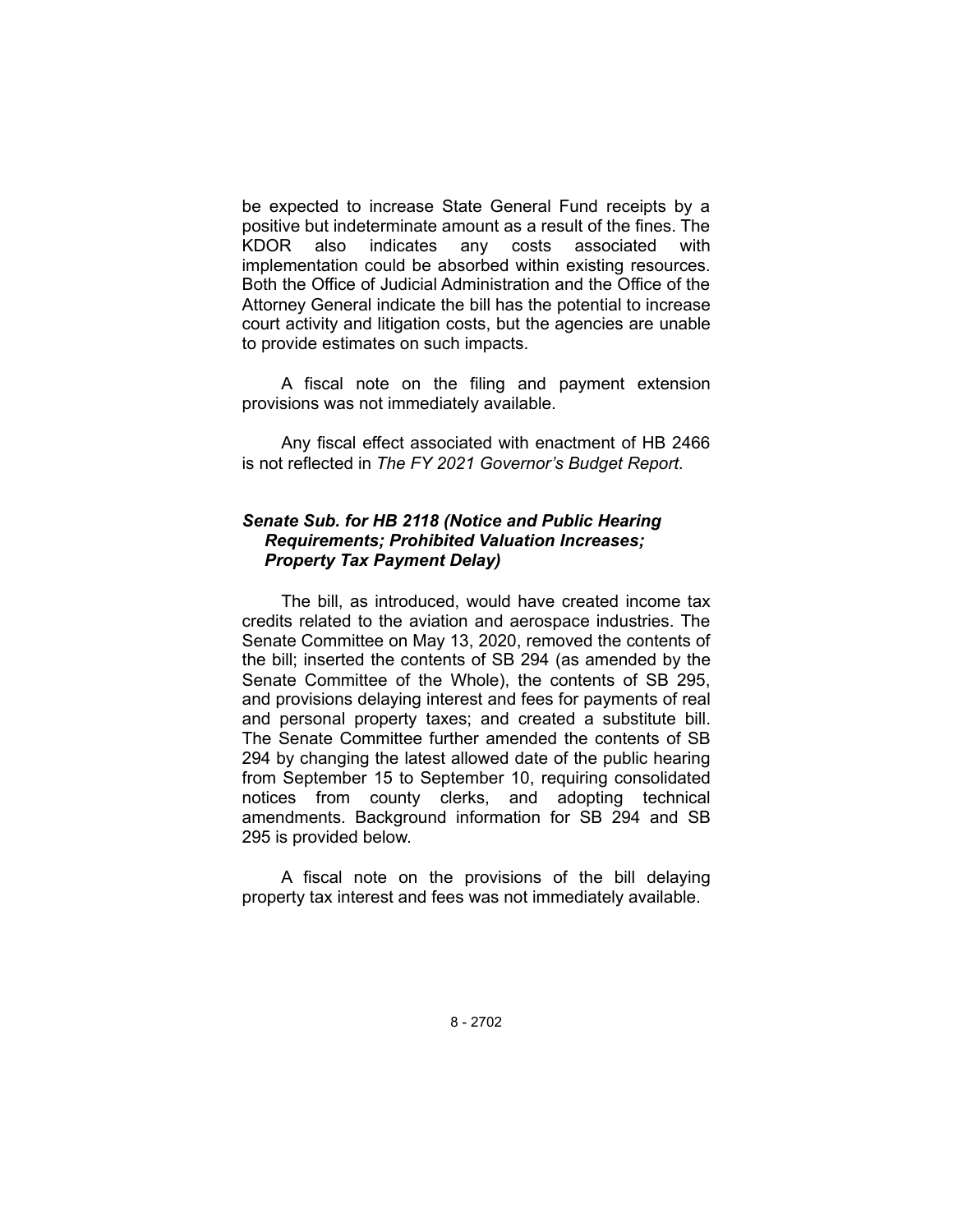### *SB 294 (Notice and Public Hearing Requirements)*

The bill was introduced by Senators Tyson, Alley, Braun, Estes, Goddard, Hilderbrand, Kerschen, Longbine, Lynn, Masterson, Olson, Petersen, Thompson, Wagle, and Wilborn.

In the Senate Committee hearing on February 7, 2020, representatives of Americans for Prosperity, Kansas Association of Realtors, Kansas Chamber, Kansas Farm Bureau, and Kansas Policy Institute, and a Linn County Commissioner, appeared as proponents. Proponents stated the bill's provisions would improve property tax transparency and accountability and noted the legislation generally was patterned after a Utah law that has been in place since the 1980s.

Representatives of the City of Lenexa, Kansas Association of Chiefs of Police, Kansas Association of Counties (KAC), Kansas Association of School Boards, Kansas Sheriffs Association, League of Kansas Municipalities (LKM), and Unified Government of Wyandotte County and Kansas City, Kansas, appeared in opposition. Opponents also included the Andover Fire Chief, Andover City Council President, Atchison Director of Administration Service, McPherson Police Chief, McPherson Fire Chief, Riley County Counselor, and Shawnee County Counselor. Opponents cited several concerns with the bill, including the potential costs that could be incurred by the affected taxing subdivisions.

Additional written-only testimony was submitted by several proponents, opponents, and neutral parties.

On February 13, 2020, the Senate Committee amended the bill to delay its implementation until 2021 while clarifying the revenue-neutral levy computation and a number of statutory timelines local officials would be required to follow, increase from \$5,000 to \$20,000 the level of annual property taxes below which taxing subdivisions would not be required to be subject to the bill's provisions, exclude school districts from the bill's provisions, and repeal the current tax lid law.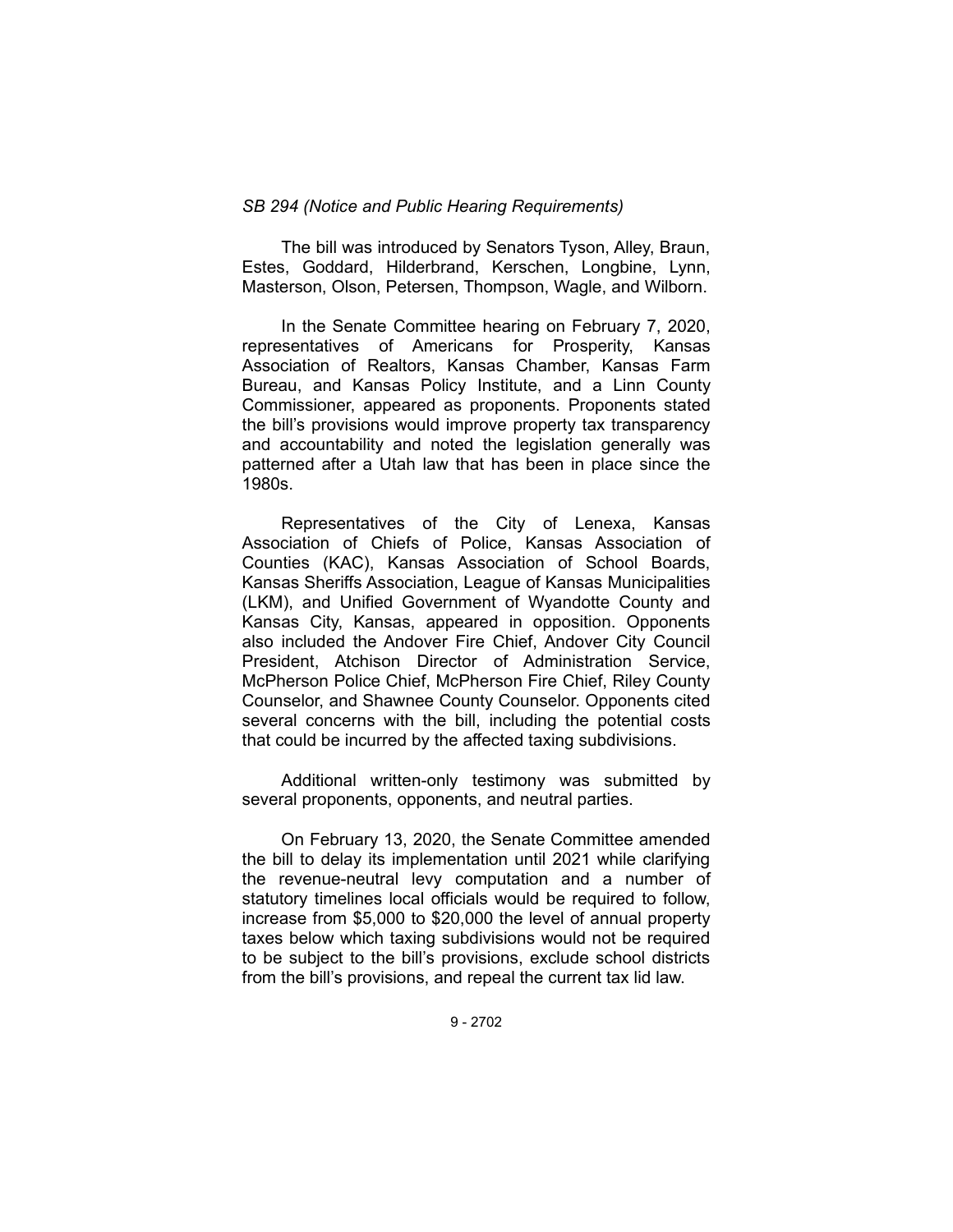On February 25, 2020, the Senate Committee of the Whole amended the bill to clarify that county clerks be reimbursed for notification costs by December 31 of each year from those taxing subdivisions seeking to exceed revenue-neutral rates, to decrease from \$20,000 to \$5,000 the level of taxes below which taxing subdivisions would not be subject to the bill's provisions, and to remove a requirement for notice in official county newspapers.

A fiscal note on SB 294, as amended, was not immediately available.

### *SB 295 (Prohibited Valuation Increases)*

The bill was introduced by Senators Tyson, Alley, Braun, Estes, Goddard, Hilderbrand, Longbine, Lynn, Masterson, Olson, Petersen, Thompson, Wagle, and Wilborn.

In the Senate Committee hearing, testimony in support of the bill was offered by a representative of the Kansas Policy Institute. Written-only proponent testimony was offered by the Kansas Agribusiness Retailers Association, Kansas Association of Wheat Growers, Kansas Grain and Feed Association, Kansas Soybean Association, and Renew Kansas Biofuels Association. Opponent testimony was provided by representatives of the KAC and the LKM. Neutral testimony was provided by representatives of the Property Valuation Division of the KDOR and the Kansas County Appraisers Association.

According to the fiscal note prepared by the Division of the Budget on the bill as introduced, the KDOR estimates enactment of the bill has the potential to decrease property tax revenues by a negligible amount. The KAC and the LKM indicate enactment of the bill has the potential to reduce the amount of local property tax revenues collected, but they are unable to make a precise estimate of the fiscal effect on local governments. Any fiscal effect associated with enactment of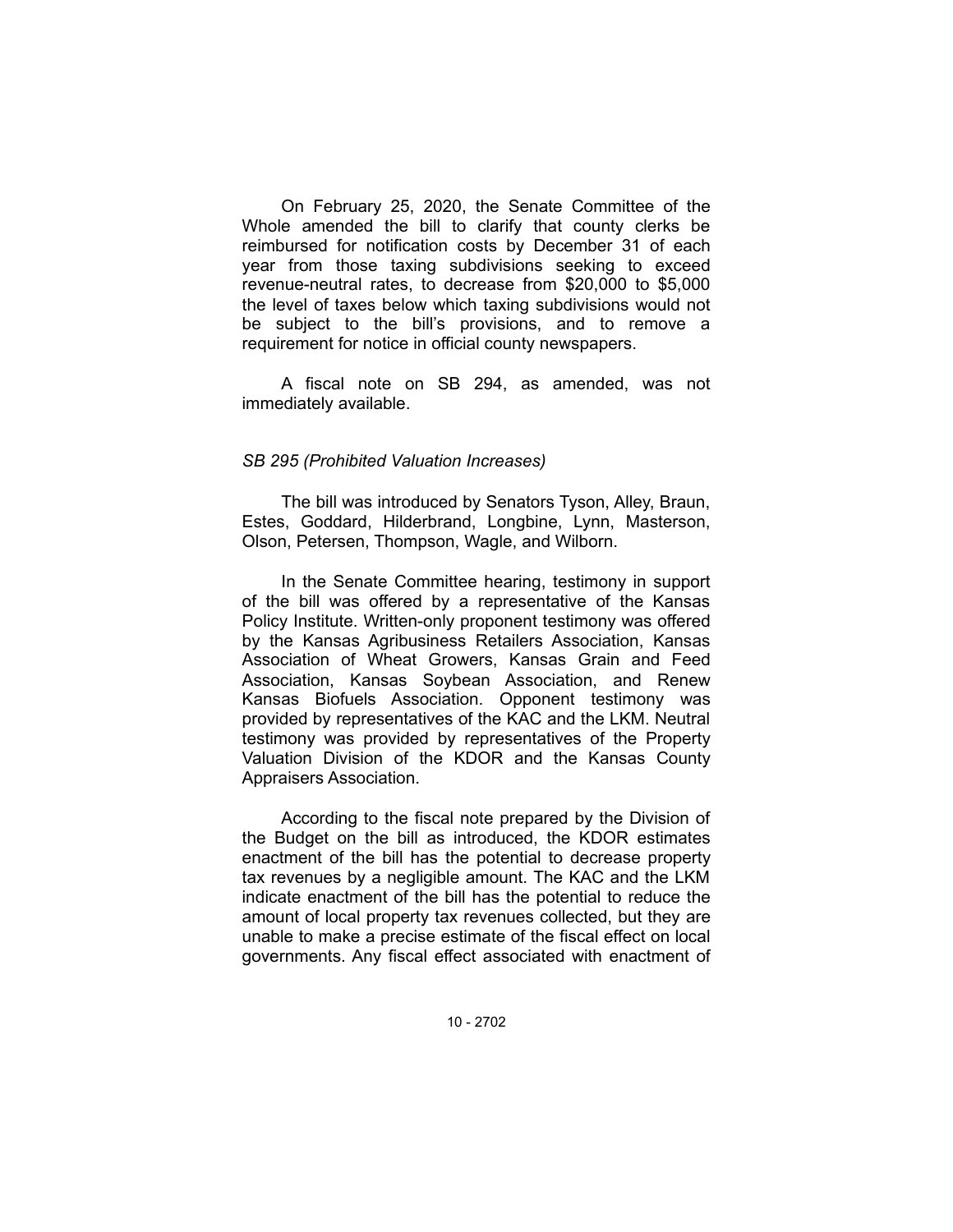SB 295 is not reflected in *The FY 2021 Governor's Budget Report*.

## *Sub. for HB 2607 (Property Tax Payment Plans and Partial Payments)*

The bill was introduced by the House Committee at the request of Representative Kelly on behalf of the cities in Montgomery County. As introduced, the bill would have established specific guidelines for counties seeking to authorize installment payment plans for residential property

In the House Committee hearing on February 20, Representative Kelly appeared as a proponent, as did a representative of the League of Kansas Municipalities and the Caney City Administrator. A representative of the KAC and the Riley County Treasurer appeared in opposition. Writtenonly testimony in opposition was submitted by the Kansas County Treasurers Association. No neutral testimony was provided.

On February 24, 2020, the House Committee amended the bill to remove its original provisions and to expand the authority of county treasurers in current law to allow for property tax partial payments and payment plans. The House Committee recommended a substitute bill be created.

According to the fiscal note prepared by the Division of the Budget on the bill as introduced, the KDOR indicates the agency does not anticipate any impact on the amount of property taxes collected but noted that the timing could be affected.

# *County Discretion Concerning* **De Minimis** *Property Tax Penalty Charges*

The language concerning county discretion related to *de minimis* property tax penalty charges was presented to the